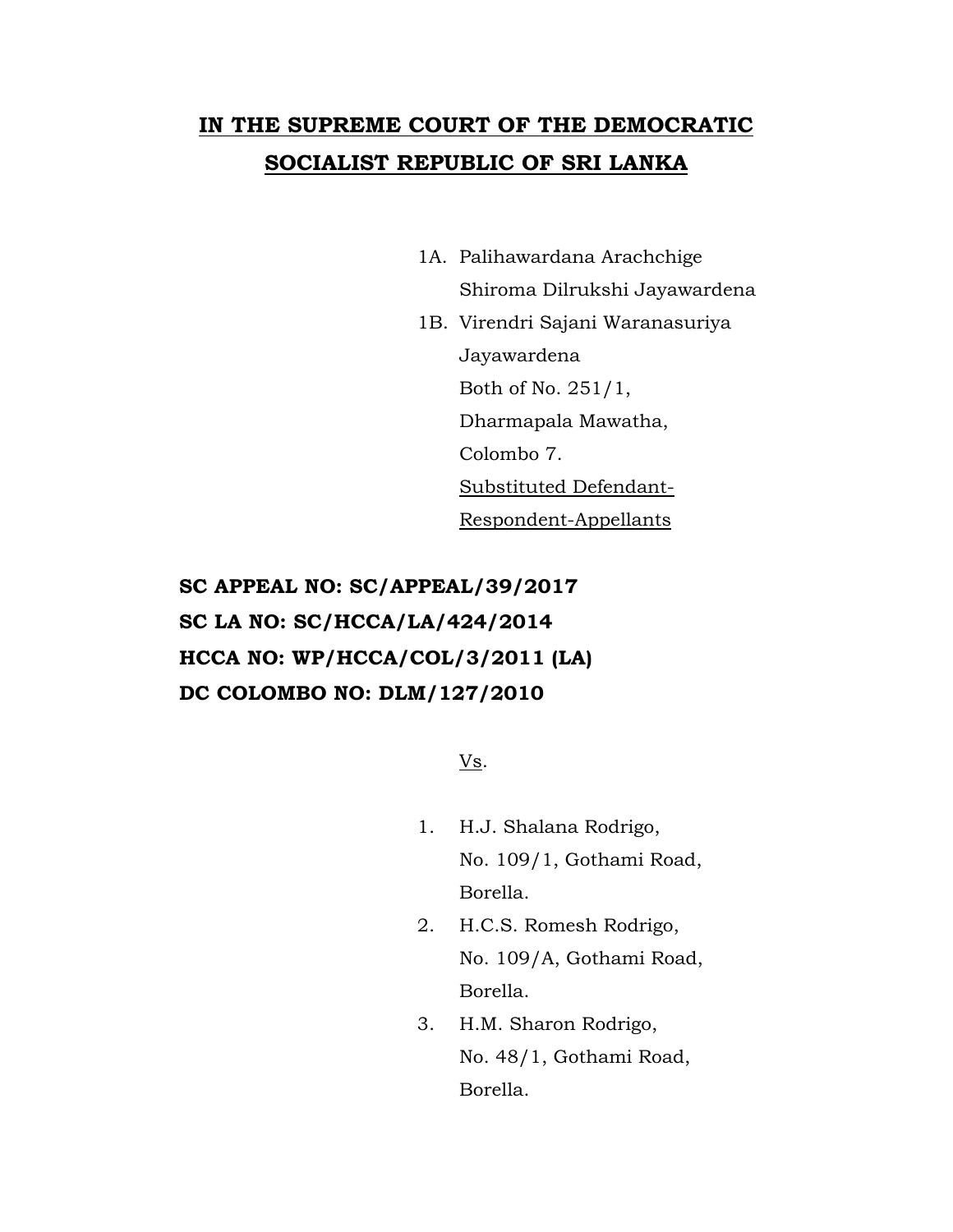- 4. H.M. Shanali Rodrigo, No. 133/27, Gothami Road, Borella.
- 5. Union Chemist Property Development Limited, No. 460, Union Place, Colombo 2. Plaintiff-Petitioner-Respondents

Before: Vijith K. Malalgoda, P.C., J. Achala Wengappuli, J. Mahinda Samayawardhena, J.

Counsel: Niranjan Arulpragasam for the Substituted Defendant-Respondent-Appellants.

> Rohan Sahabandu, P.C., with Surekha Withanage for the Plaintiff-Petitioner-Respondents.

Argued on : 29.10.2021

Decided on: 20.05.2022

Mahinda Samayawardhena, J.

The Plaintiff-Petitioner-Respondents (Plaintiffs) filed this action against the Defendant-Respondent-Appellant (Defendant) in the District Court of Colombo seeking as the substantive relief a declaration that the Plaintiffs, their agents, customers and suppliers are entitled to use the right of way described in the second schedule to the plaint to enter the land described in the first schedule to the plaint. Pending determination of the action,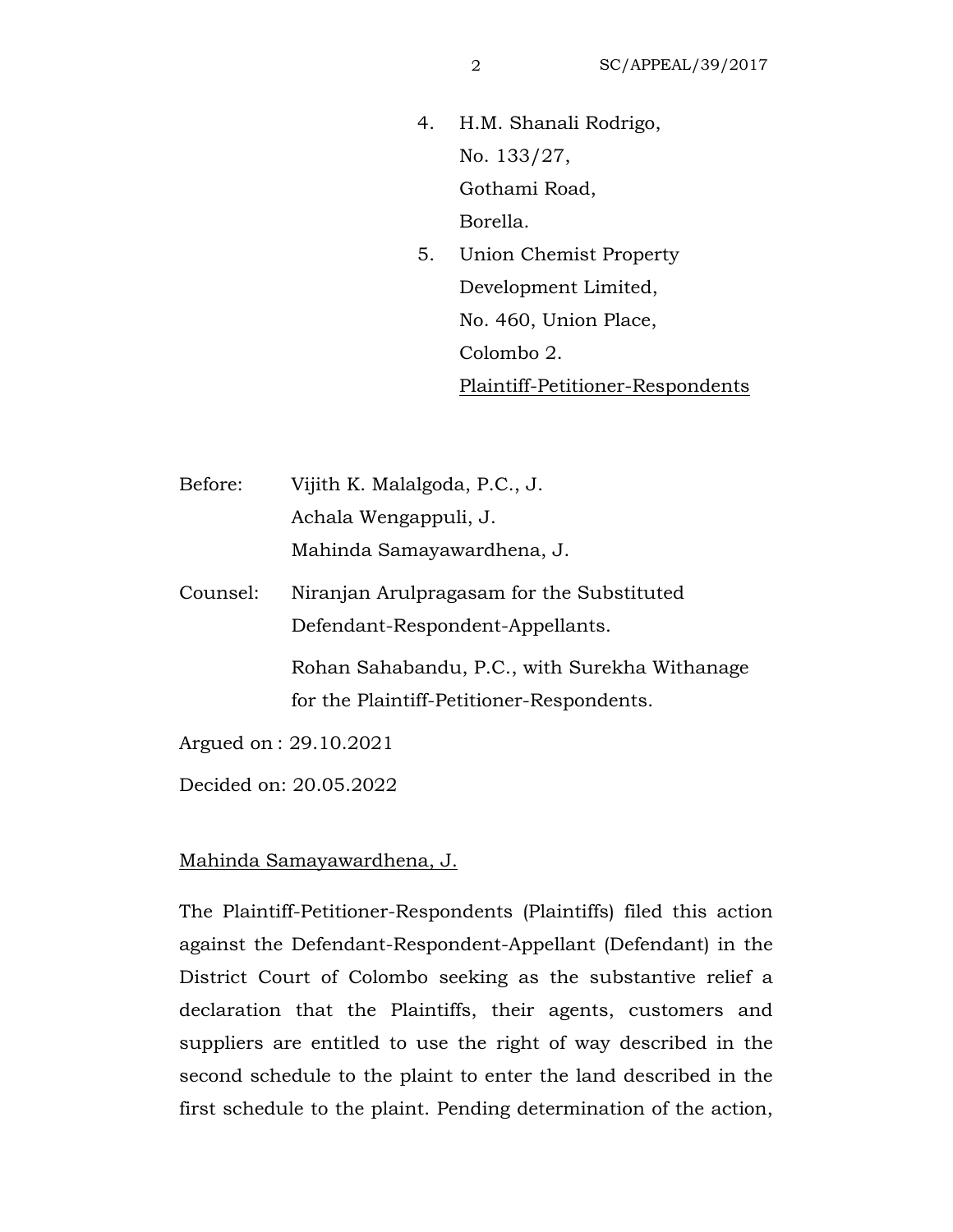the Plaintiffs also sought an interim injunction preventing the Defendant from disturbing the Plaintiffs' use of the said right of way. The District Court refused the interim injunction and, on appeal, the High Court of Civil Appeal granted it. The Defendant has now come before this Court against the Judgment of the High Court of Civil Appeal.

This Court granted leave to appeal against the Judgment of the High Court of Civil Appeal on three questions of law. The first question is whether the High Court erred in law in granting the interim injunction. The second and third questions (i.e. whether the Plaintiff failed to establish a *prima facie* case and whether the balance of convenience lies with the Defendant) are encapsulated in the first question.

In my view, the High Court erred in granting the interim injunction which allows the Plaintiffs, their agents, customers and suppliers to use the 20-foot-wide road depicted as Lot 7 in Plan No. 1095 (D2) to enter the land described in the first schedule to the plaint. This I say on first principles. Let me explain.

It is clear that the disputed right of way (Lot 7 in Plan No. 1095) is a private road in extent of 23.1 perches starting from Dharmapala Mawatha; but, unfortunately, this is not the right of way described in the second schedule to the plaint. The second schedule refers to a portion of land in extent of 0.1 of a perch lying outside the disputed right of way.

The land described in the first schedule to the plaint is Lot X1 in Plan No. 2363 (P3), which is bounded on the North by premises bearing assessment No. 460 on Union Place (belonging to the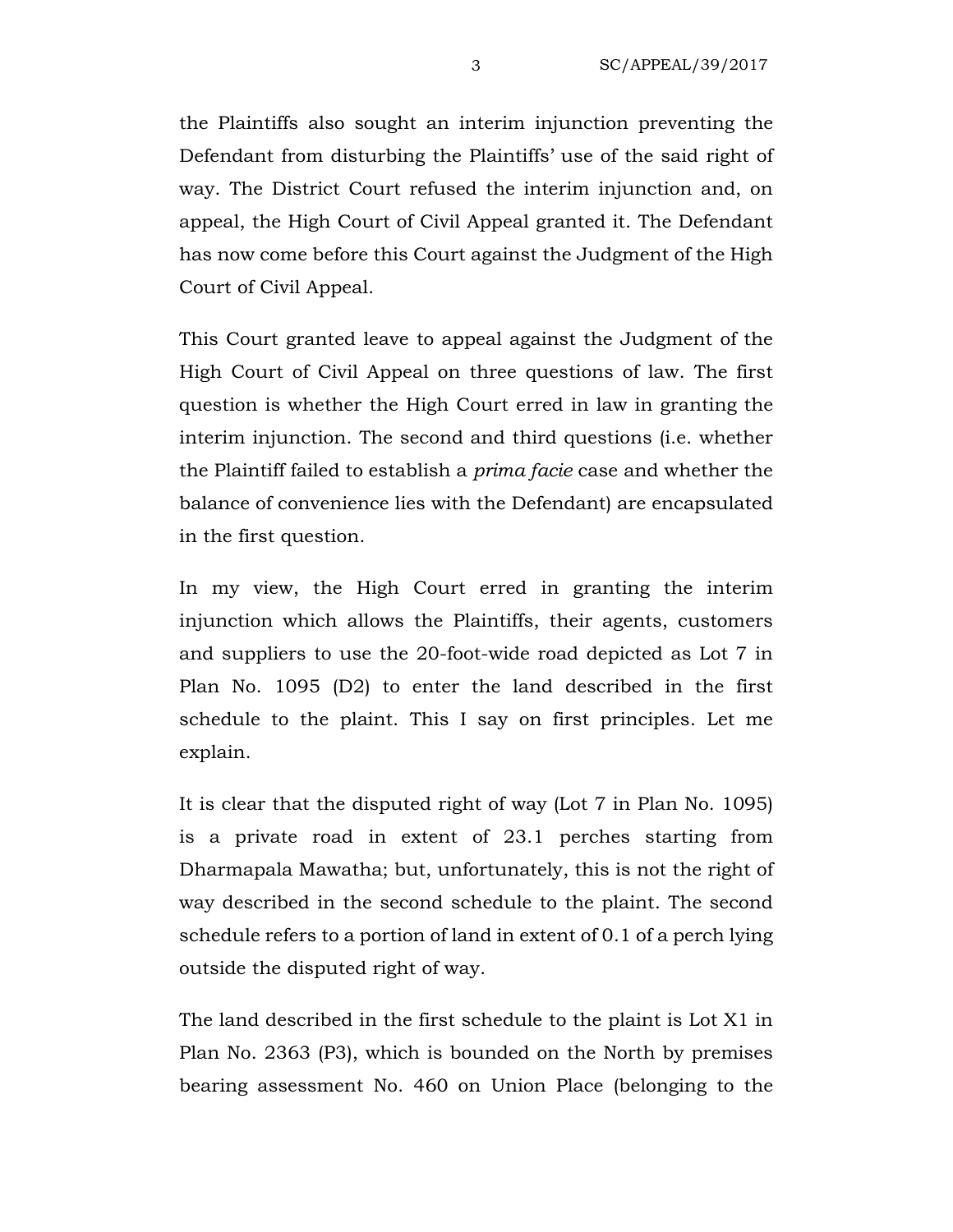Plaintiffs); East by premises bearing No. 251/11 on Union Place; South by Lot Y1 of the same Plan; and West by the remaining portion of Lot X. The extent of Lot X1 is 1 perch.

The land described in the second schedule to the plaint is Lot Y1 in Plan No. 2363, which is bounded on the North and East by Lot X1 of the said Plan (referred to in the first schedule to the plaint); South by a private road (the private road in dispute); and West by Lot Y. The extent of Lot YI is 0.1 of a perch.

In short, although the disputed right of way is Lot 7, neither the schedules to the plaint nor the substantive relief sought by the plaintiff refer to Lot 7.

The issuance of interim injunctions by our Courts is mainly regulated by section 54 of the Judicature Act, No. 2 of 1978, as amended, and sections 662-667 in Chapter 48 of the Civil Procedure Code. The former deals with jurisdiction and the latter with procedure.

In an interim injunction application, the Plaintiff shall demonstrate that the act of the Defendant is in violation of the Plaintiff's legal rights in respect of the subject matter of the action and would tend to render the Judgment nugatory in the event of the Plaintiff's success in the suit. An interim injunction has no independent survival. It is dependent upon the substantive relief sought. The interim injunction is issued to protect the substantive relief and ceases to exist with the entering of the Judgment. A necessary corollary of this is that a party cannot by way of an interim injunction ask for more than what he has asked for as substantive relief. No Court has jurisdiction to grant interim relief incapable of being accommodated in the final relief. (*Mallika De*